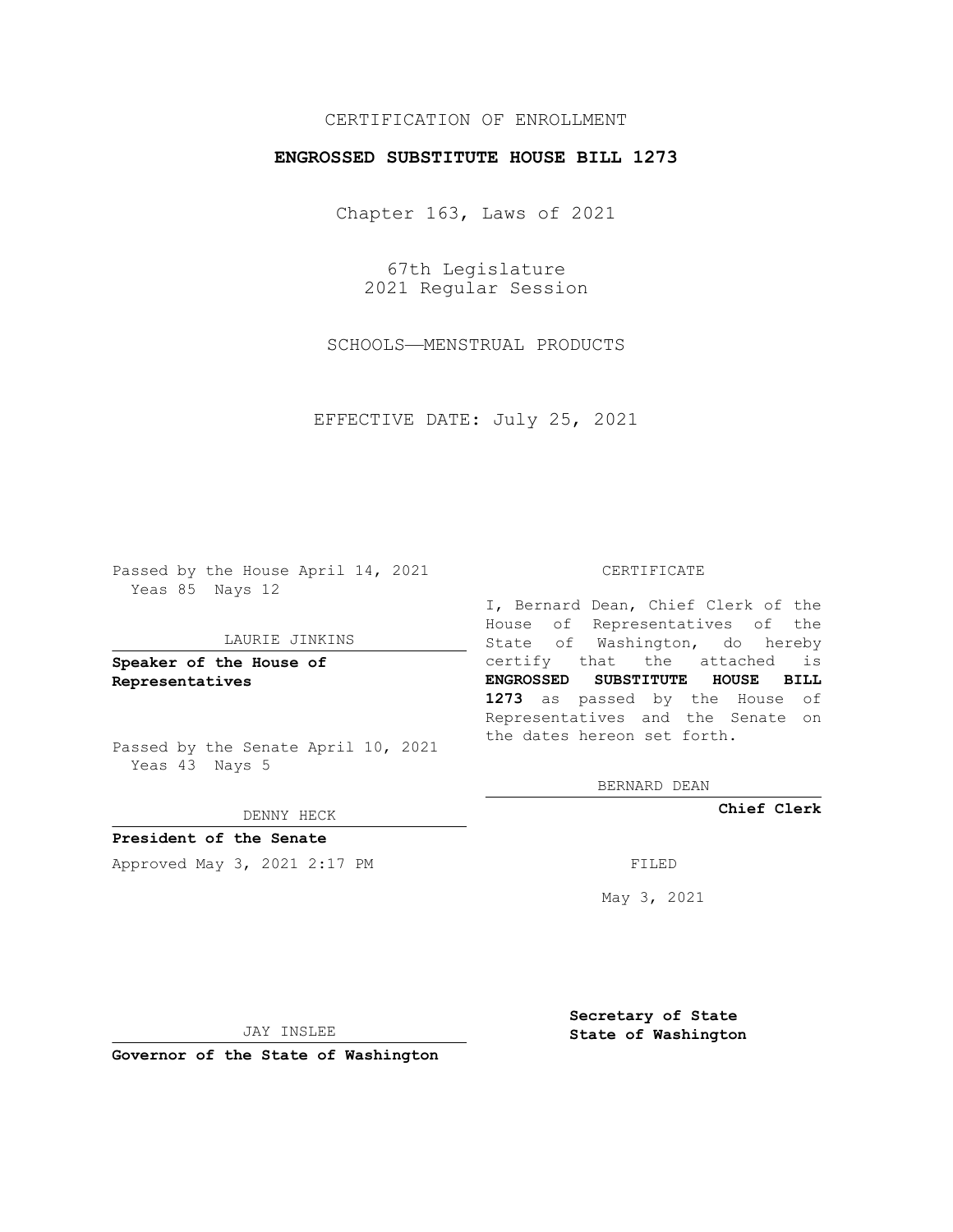### **ENGROSSED SUBSTITUTE HOUSE BILL 1273**

AS AMENDED BY THE SENATE

Passed Legislature - 2021 Regular Session

# **State of Washington 67th Legislature 2021 Regular Session**

**By** House Appropriations (originally sponsored by Representatives Berg, Caldier, Ramel, Simmons, Taylor, Lovick, Bateman, Senn, Leavitt, Fitzgibbon, Wicks, Berry, Peterson, Goodman, Valdez, Hackney, Thai, Kloba, Frame, Ryu, Bronoske, Macri, Callan, Ormsby, Pollet, Slatter, Harris-Talley, and Stonier)

READ FIRST TIME 02/08/21.

1 AN ACT Relating to menstrual hygiene products in school and 2 postsecondary institution bathrooms; adding a new section to chapter 3 28A.210 RCW; and adding a new chapter to Title 28B RCW.

4 BE IT ENACTED BY THE LEGISLATURE OF THE STATE OF WASHINGTON:

5 NEW SECTION. **Sec. 1.** A new section is added to chapter 28A.210 6 RCW to read as follows:

 (1) By the beginning of the 2022-23 school year, school districts and private schools must make menstrual hygiene products available at no cost in all gender-neutral bathrooms and bathrooms designated for female students located in schools that serve students in any of grades six through twelve. If a school building serving grades six through twelve does not have a gender-neutral bathroom, then the products must also be available in at least one bathroom accessible to male students or in a school health room accessible to all students. For schools that serve students in grades three through five, school districts and private schools must make menstrual hygiene products available in a school health room or other location 18 as designated by the school principal.

19 (2) Menstrual hygiene products must include sanitary napkins, 20 tampons, or similar items.